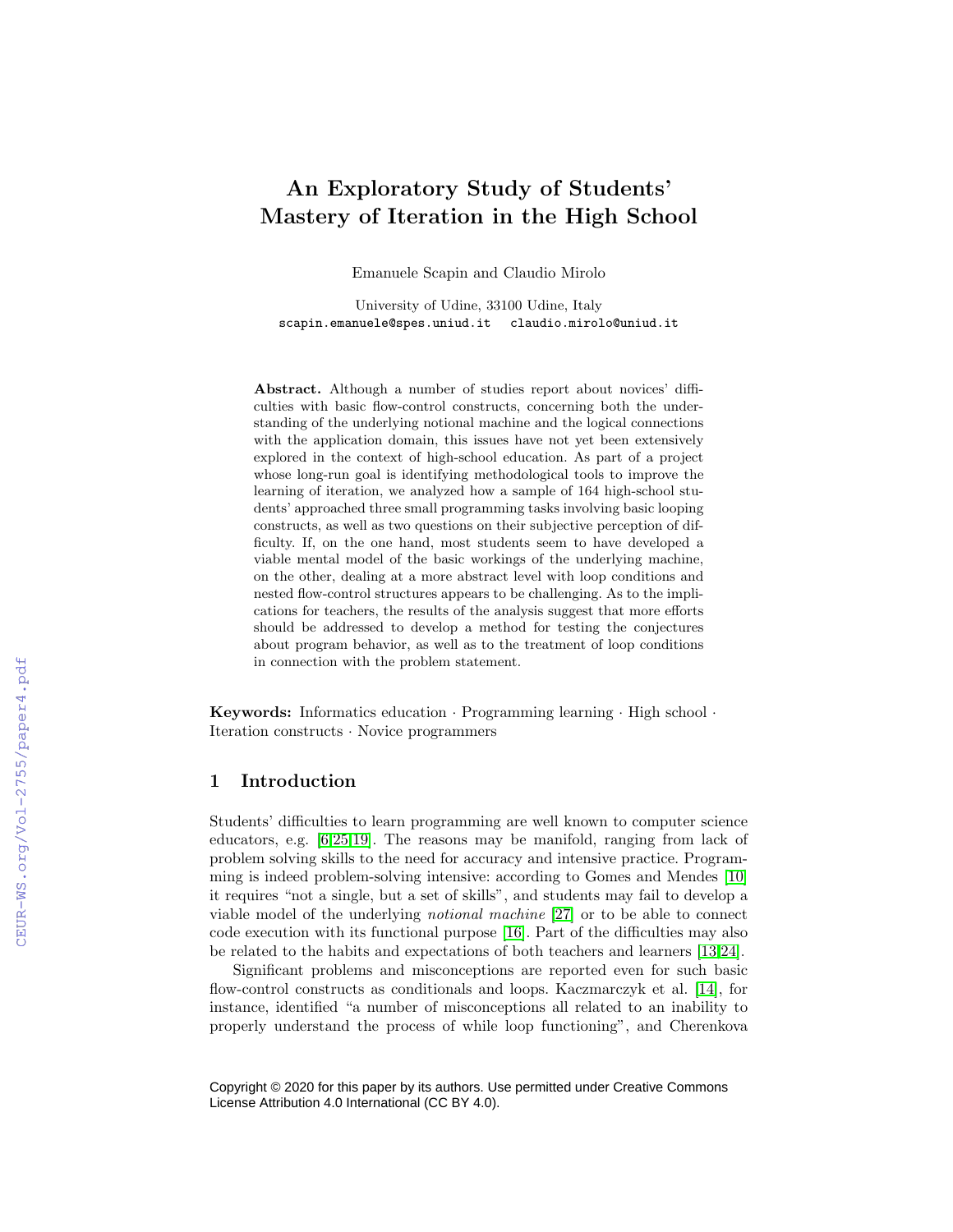et al. [\[4\]](#page-10-0) found that "students have significant trouble with conditionals and loops, with loops being particularly challenging". Although most related studies focus on tertiary CS1 courses, it is conceivable to expect that similar issues are especially significant at the high-school (i.e. upper secondary) level of instruction.

On this basis, we engaged on a project to investigate the teaching and learning of iteration, in the high school, as well as to identify methodological tools to improve code comprehension. The first steps of this project, discussed in [\[26\]](#page-11-0), explored and contrasted teachers' vs. students' perceptions of the major difficulties related to programming, in general, and more specifically to iteration.

Now, the objective of the present analysis is to gain some preliminary insights into high-school students' mastery of basic iteration constructs. Here by mastery we mean conceptual mastery of code structures, focusing on program comprehension rather than construction [\[12\]](#page-10-1). We used as instrument a survey including three tiny problems, referred to as tasklets here, to address each of the learning dimensions introduced in [\[22\]](#page-11-1), namely the understanding of the computation model underlying iteration, the ability to establish relations between the components of a loop and the statement of a problem, the ability to interpret the program structures based on iteration. In addition, in light of the presumed role of metacognitive skills in effective learning [\[3\]](#page-10-2), we asked students two questions about their subjective perceptions of difficulty.

We can re-state the goals of our exploratory investigation as research questions as follows: To what extent are students proficient with the programming learning dimensions mentioned above? And do their subjective perceptions of difficulty correlate with their actual performance? Although it would have been more insightful to cover a larger and more varied set of programming tasks, we decided to assign only three small tasklets in order to limit the risk that teenage students lose their concentration and provide scarcely meaningful answers.

Having set the general objectives and background of this work, the rest of the paper is organized as follows. Section [2](#page-1-0) presents the tasklets and the questions asked to students. Section [3](#page-3-0) summarizes the results of the analysis. Finally, in Section [4](#page-7-0) we discuss the findings and outline some future perspectives.

## <span id="page-1-0"></span>2 Tasklets and questions

## 2.1 Tasklet 1: identifying the correct loop condition

Tasklet 1 was aimed to explore the ability to draw connections between a simple loop condition and the statement of a problem by reasoning on a flow chart.

Problem statement: The algorithm represented by the flow chart in Figure [1](#page-2-0) (left) computes the number of bits of the binary representation of a positive integer n, i.e. the smallest exponent k such that  $2^k$  is greater than n. Choose the appropriate condition among the four listed below.

The four available options were:  $2^k = n$ ,  $2^k \le n$ ,  $2^k \le n$  and  $2^k > n$ . To achieve this  $-$  supposedly easy  $-$  task, students were expected to read carefully the statement above and, for each of the listed conditions, figure out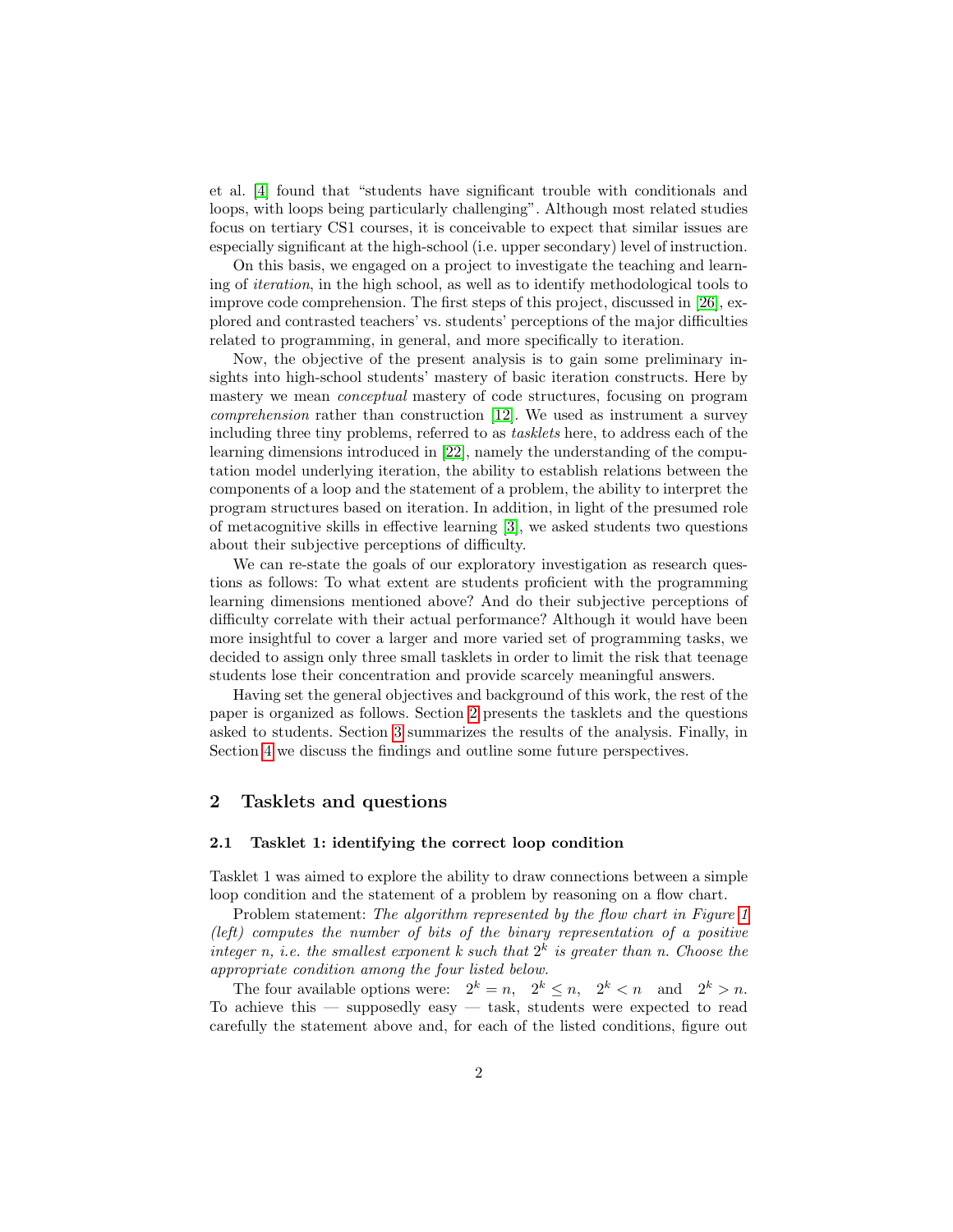<span id="page-2-0"></span>

Fig. 1: Flow chart of tasklet 1 and code of tasklet 2.

the relationship between  $k$  and  $n$  after exiting the loop. The specific focus of this tasklet is suggested by the frequency of condition-related issues, see e.g. [\[4\]](#page-10-0).

#### 2.2 Tasklet 2: ascertaining the number of iterations

Tasklet 2 addressed students' mastery of the "mechanics" of the execution of a loop controlled by a non-trivial condition and including a nested if.

Problem statement: The program shown in Figure [1](#page-2-0) (right) checks if two positive integer m and n are co-prime. If the input values are  $m=15$  and  $n=44$ , how many times the while loop will repeat?

The above question could be answered by choosing among six options, namely:  $0, 1, 2, 3, 4 \text{ or more}, \text{ and }$  the loop never ends. As we can see in Figure [1,](#page-2-0) the loop is characterized by a composite condition (using two ands) and a nested if-else. In order to identify the right option students were essentially required to trace the code execution carefully. Thus, this tasklet addresses tracing skills, which have been in the scope of several investigations, e.g. [\[18\]](#page-11-2).

## 2.3 Tasklet 3: recognizing functionally equivalent programs

Tasklet 3, the most challenging one, asked to recognize equivalence between different programs in order to investigate the ability to grasp comprehensively nested combinations of conditionals and iteration constructs.

Problem statement: Consider the five programs in Figure [2](#page-3-1) and assume that the input values of m and n are always positive integers. Two such programs are equivalent if they compute and print the same output whenever they are run for the same input data. Identify the equivalent programs in Figure [2.](#page-3-1)

To approach this problem on functional equivalence, students had to reason at a more abstract level. Each program involves nested constructs whose behavior must be grasped and dealt with comprehensively. The last tasklet is similar in structure as well as in spirit to that discussed in [\[11\]](#page-10-3).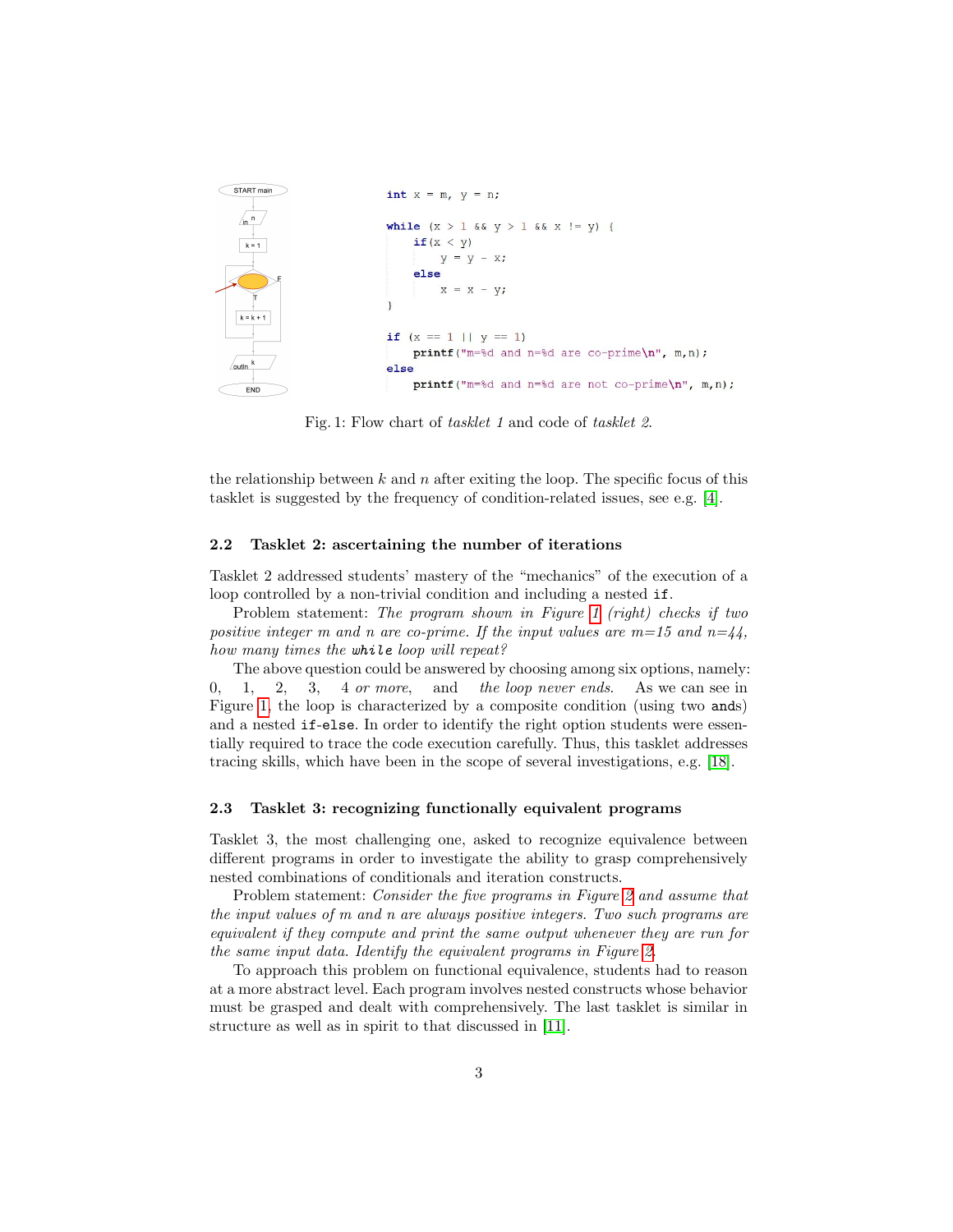<span id="page-3-1"></span> $1/1$  $1/2$  $113$  $x = m$ ;  $X = m$ ;  $x = m;$  $y = n;$  $y = n$ ;  $y = n;$ while ( $x := y$ ) { while  $(x := y)$  { while  $(x := y)$  { if  $(x > y)$ while  $(x < y)$ while  $(x < y || x > y)$  {  $X = X + m;$  $X = X + m;$  $y = y + m;$ else  $y = y + n;$ while  $(x > y)$  $x = x + n$  $\overline{\phantom{a}}$  $y = y + n;$  $\overline{\phantom{a}}$ 

 $\texttt{printf("result: %d\nu", x); printf("result: %d\nu", x); printf("result: %d\nu", x);$ 

```
115114x = m;
                     x = m;
y = n;y = n;while (x := y) {
while (x := y) {
 if (x < y)if (x < y)X = X + X;X = X + m;else
                       else
  y = y + n;y = y + y;
```
printf("result:  $d\n'$ , x); printf("result:  $d\n'$ , x);

Fig. 2: The five programs to be compared in tasklet 3.

## 2.4 Subjective perception questions

Besides engaging in the three tasklets above, the students were asked two short questions about their subjective perception of difficulties. The first one was a multiple choice question: "What do you find most difficult when you use loops?" The five available options reported the difficulties that emerged as most significant from the teachers' interviews [\[26\]](#page-11-0):

- i. To find the condition of a while or do-while loop;
- ii. To define a complex condition including logical operators (AND, OR, NOT);
- iii. To deal with nested loops;
- iv. To understand, in general, when the loop should end;
- v. To deal with the loop control variable.

The second question: "What kind of mistakes affected your performance most significantly?" was instead open, so the students could choose to indicate any source of error, either conceptual or of a different nature.

# <span id="page-3-0"></span>3 Data collection and results

The (anonymous) survey was administered to 164 students, most of whom attending the second or third year (age 15–17) of scientific and technical high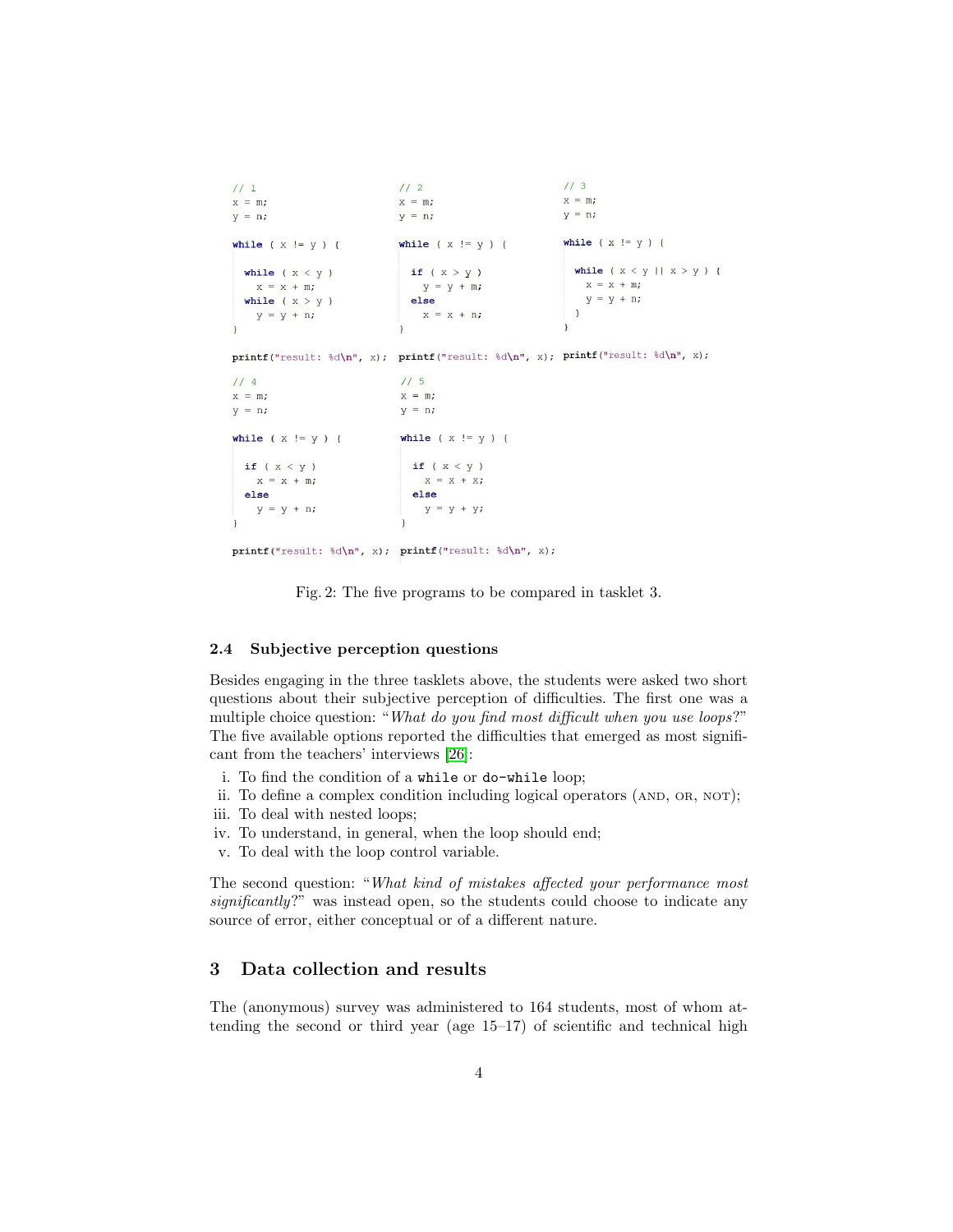<span id="page-4-0"></span>Table 1: Rates of chosen options for tasklet 1.

| Condition | Percentage |                |
|-----------|------------|----------------|
| $2^k = n$ | $3.7\%$    |                |
| $2^k < n$ | 38.4%      | correct option |
| $2^k < n$ | $20.1\%$   |                |
| $2^k > n$ | 37.8%      |                |

schools, i.e. when the basic flow-control constructs are introduced. As we have seen in the section [2,](#page-1-0) all three tasklets are numerical in nature, but this choice is due to the fact that so are most of the examples students are exposed to in class. Anyway, they are just based on simple arithmetic, familiar to students.

We now present the main results of our investigation relative to the three tasklets and the two questions included in the survey. Overall, only about 8% of the students solved all the three problems correctly, 27% provided two correct answers, 39% one correct answer, and 26% were wrong on all tasklets.

## 3.1 Tasklet 1: identifying the correct loop condition

Table [1](#page-4-0) summarizes the results concerning tasklet 1. A little less than 40% of the students provided the correct answer, namely  $2^k \leq n$ , whereas about as many selected one of the two seriously wrong options, either  $2^k = n$  or  $2^k > n$ . Although the flow chart is rather simple, consisting of a very standard loop structure, and the problem specification is accurate, it turns out that students can easily be misled about the role or the interpretation of the loop condition.

#### 3.2 Tasklet 2: ascertaining the number of iterations

As shown in Table [2,](#page-5-0) about 60% of the students chose the right option for tasklet 2, i.e. three iterations. It hence appears that a large majority of them is at ease with the functioning of iteration combined with a nested conditional, as well as with the interpretation of a composite (loop) condition including logical operators. It is conceivable that they identified the right option by tracing the code execution — what they probably did not try to do, on the other hand, to check their answer for tasklet 1.

#### 3.3 Tasklet 3: recognizing functionally equivalent programs

The rates of recurrent answers relative to tasklet 3 are listed in Table [3.](#page-5-1) It was clearly the hardest challenge and, as we can see, less than one fifth of the students were able to recognize that program 1 and program 4 are the equivalent ones. In addition, most of the answers grouped in the last row of Table [3](#page-5-1) are meaningless in that only one program was selected (about 30% of the whole sample), conceivably indicating that they just decided to skip this tasklet.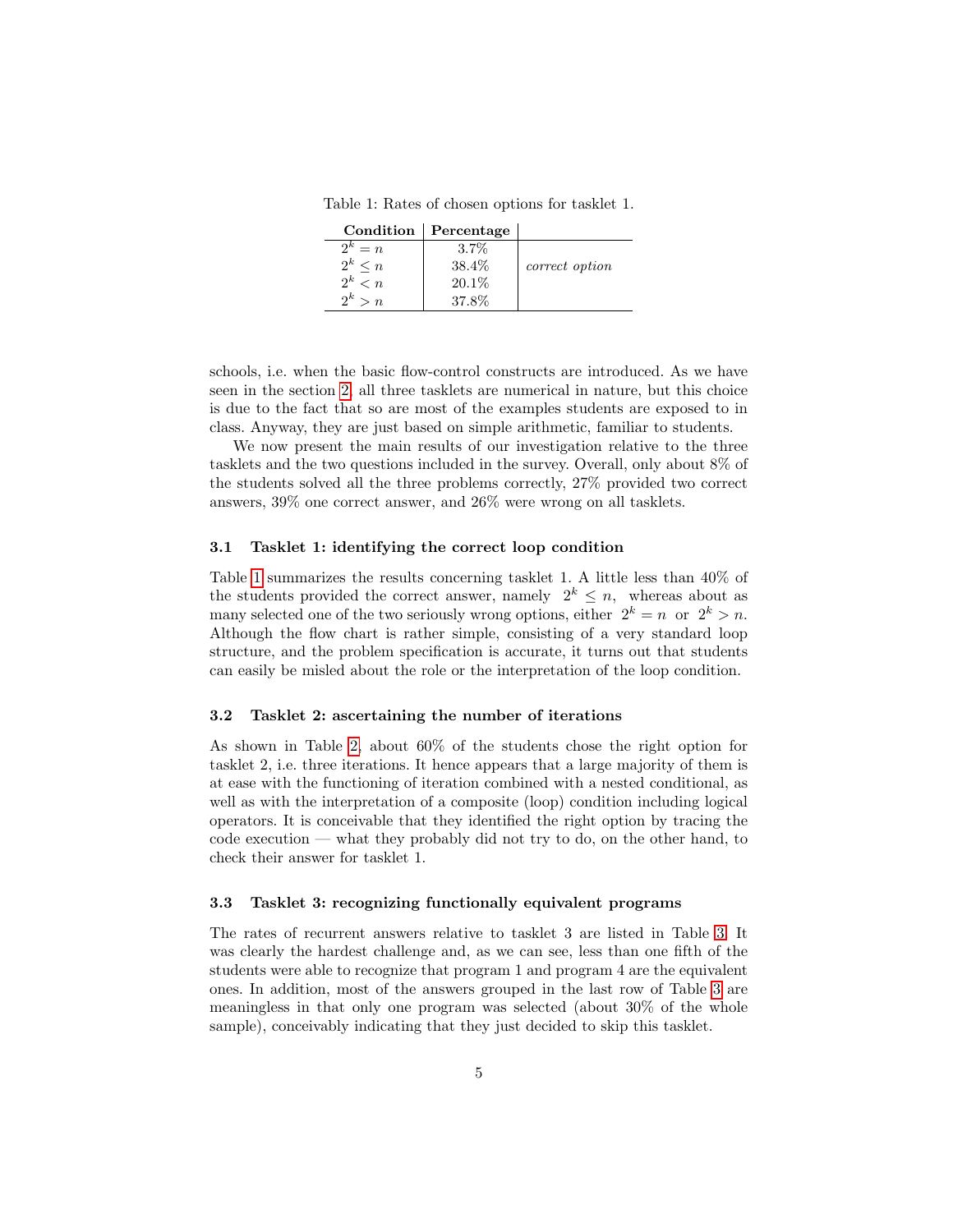Table 2: Rates of chosen options for tasklet 2.

<span id="page-5-0"></span>

| Number of iterations | $\vert$ Percentage |                |
|----------------------|--------------------|----------------|
|                      | $3.7\%$            |                |
|                      | $9.1\%$            |                |
|                      | 15.2%              |                |
|                      | 60.4%              | correct option |
| 4 or more            | $6.1\%$            |                |
| the loop never ends  | 5.5%               |                |

Table 3: Rates of recurrent answers for tasklet 3.

<span id="page-5-1"></span>

| Equivalent programs             | Percentage |                |
|---------------------------------|------------|----------------|
| Programs 1 and 4                | 18.9%      | correct answer |
| Programs 4 and 5                | 13.4%      |                |
| Programs 2 and 4                | 11.0%      |                |
| Programs 1 and 3                | $7.3\%$    |                |
| Programs $1, 4, 5$              | $3.7\%$    |                |
| Meaningless or isolated answers | 45.7%      |                |

While such pairings as 1–3 or 4–5 (see Fig. [2\)](#page-3-1) are likely to signal serious misconceptions, it is worth noting that regarding program 2 and program 4 as equivalent may be more simply ascribable to carelessness, i.e. not paying attention to the fact that the roles of x and y are swapped, but those of m and n are not. Here again, however, the frequency of incorrect answers indicates that students are not used to test their conjectures by tracing code execution.

#### 3.4 Subjective perception questions

The pie chart in Fig. [3](#page-6-0) summarizes students' answers to the question: "What do you find most difficult when you use loops?" As we can see, nested loops are the source of issues reported most frequently (41.5%), followed by the definition of composite conditions (23.2%), the latter possibly due to insufficient familiarity with Boolean logic. Then the rates of the other options are, in decreasing order: figuring out a suitable loop condition (15.20%), understanding when an iteration should end (12.8%), and dealing with loop control variables (7.3%).

What emerges by comparing the subjective perception of difficulty (when dealing with iteration) to the actual performance in the three tasklets is that students may underestimate their lack of mastery of loop conditions. If, on the one hand, more than 60% of them failed to choose the right option for tasklet 1 (in fact a straightforward condition), on the other only about 15% indicated the implied feature, i.e. identifying the loop condition, as a major source of difficulty.

Although the rate of choice of this feature is slightly higher (almost 18%) among those students who provided an incorrect answer for tasklet 1, there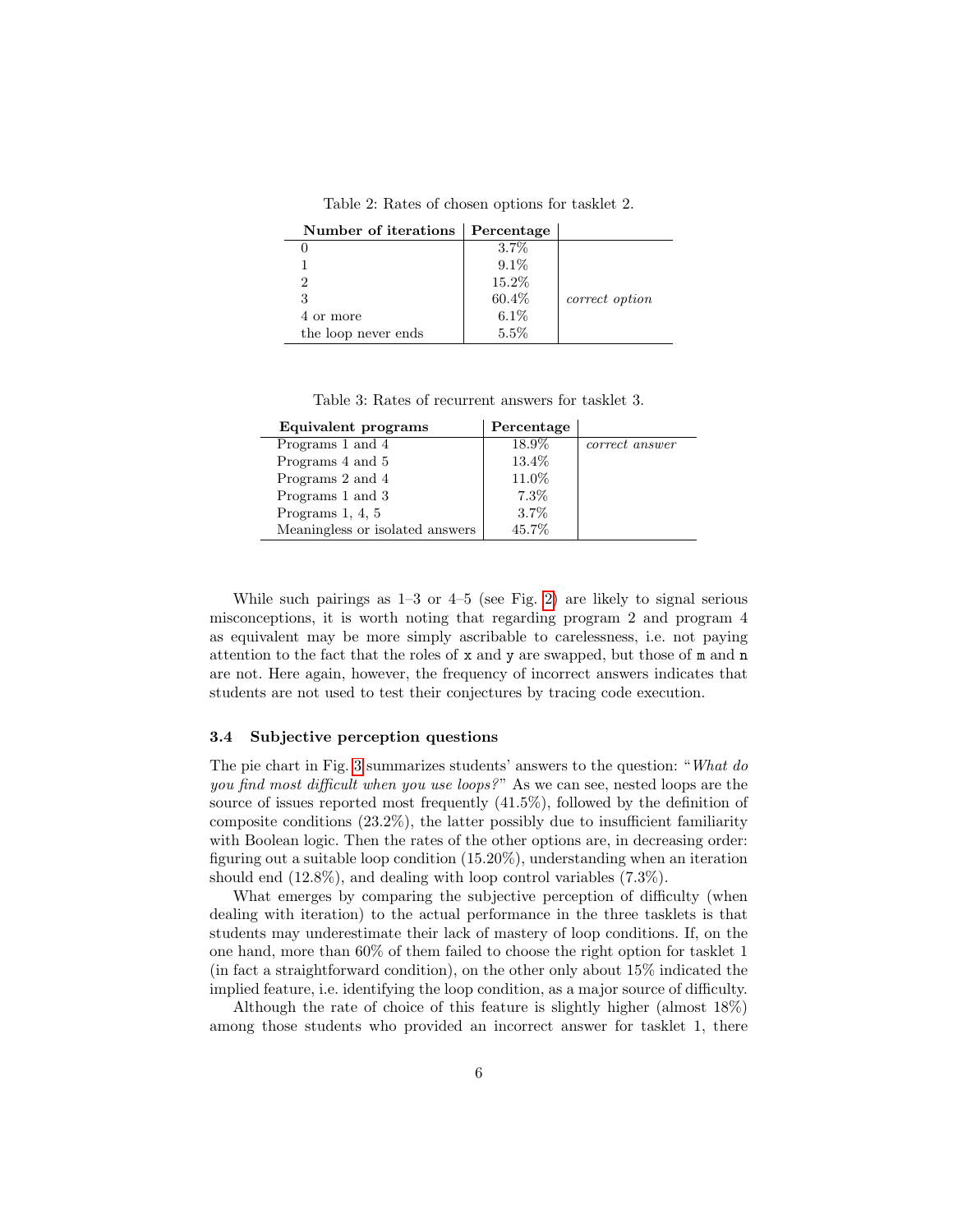<span id="page-6-0"></span>

Fig. 3: Major difficulty with iteration in students' perception.

<span id="page-6-1"></span>Table 4: Contingency table: correct/incorrect answers to tasklet 1 vs. perceived prominence or not of difficulties with loop conditions.

|                               | difficulties with | $\log$ conditions $\log$ other difficulties |
|-------------------------------|-------------------|---------------------------------------------|
| incorrect answer to tasklet 1 |                   |                                             |
| correct answer to tasklet 1   |                   |                                             |

appear to be no statistically significant correlation between correct/incorrect answers to this tasklet and perceiving or not the related feature as a major source of difficulty: by cross-tabulating the corresponding counts, see Table [4,](#page-6-1) and subjecting them to a  $\chi^2$ -test we get a *p-value* of about 0.35, meaning that the data are fairly consistent with the assumption of independence of the two variables (null hypothesis). In addition, the limited awareness of difficulties with loop conditions is also signaled by the observation that just one out of the ten students who failed only on tasklet 1 seems to give prominence to the problem. More in general, as can be elicited "pictorially" from the partitioned bars in Figure [4,](#page-7-1) we cannot find any statistical evidence of correlation between poor performance in subsets of the tasklets and subjective perception of difficulty with specific concepts.

To conclude the summary of the results of interest here, we consider the answers to the second question about the mistakes having had more severe implications in the students' subjective perception. An inductive analysis [\[20\]](#page-11-3) of keywords occurring in the open answers gave rise to the categories summarized in Table [5.](#page-8-0) From the data in the right column it appears that of the 37.6% of students who identify some specific concept as a major source of mistakes, more than one fourth mention precisely iteration, so confirming they are aware of the relevance of this topic to their learning of programming. Other reported concepts, with similar or lower frequency, refer to procedural and object abstractions, language syntax, mathematical and logical prerequisites.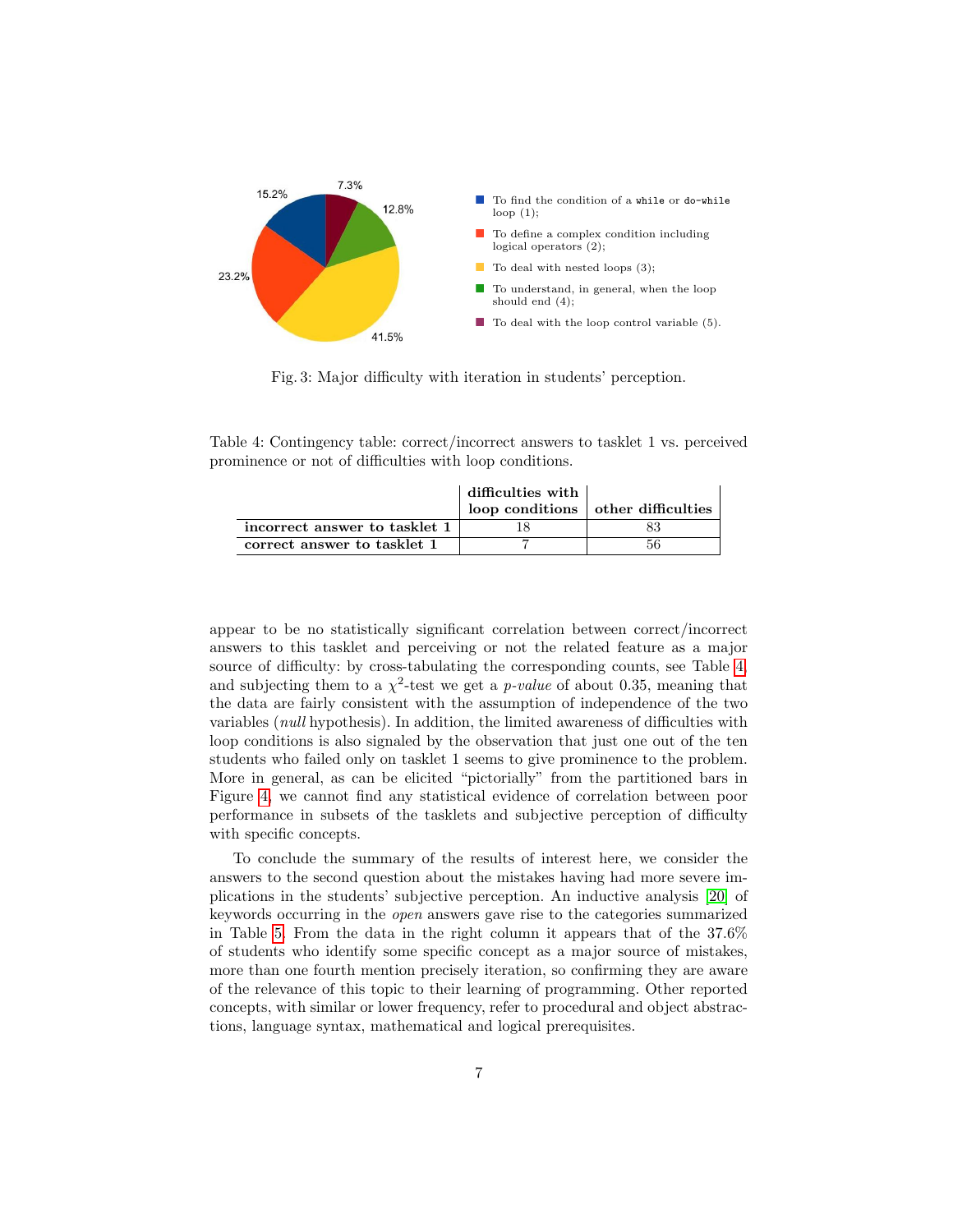<span id="page-7-1"></span>

Fig. 4: Distribution of students' perception of difficulty vs. performance; the interpretation of the colors is the same as in Figure [3.](#page-6-0)

#### <span id="page-7-0"></span>4 Discussion

Based on the data we collected, as can be seen from the bars in Fig. [4,](#page-7-1) almost two thirds of the students achieved successfully no more than one of the three proposed tasklets. Mastery of iteration, even in relatively simple programs, is then to be considered a cognitively demanding learning objective for the considered age range. The results outlined in the previous section appear to corroborate, in the high school context, the findings of previous work addressing students' difficulties with conditionals and loops, e.g. [\[4,](#page-10-0)[14\]](#page-11-4). In particular, it turns out that dealing with nested flow-control structures and, perhaps to a minor extent, with loop conditions are especially challenging to novices, the former aspect also in their subjective perception.

Here is a summary of our interpretation of the findings.

- i. When (essentially) required to trace the code execution, as in tasklet 2, a large majority of the students are able to determine the correct outcome, see Table [2.](#page-5-0) It is also conceivable that a number of the about 20% who opted for '2' or '4 or more' iterations made only minor computing mistakes. We can then presume that most high school students develop a viable and accurate enough mental model of the notional machine underlying code execution, including the functioning of nested constructs and the evaluation of relatively complex conditions.
- conjectures about program behavior. This observation could be explained ii. It is worth observing that 77% of the students who were correct in tasklet 2 provided seriously wrong answers to tasklet 1 or tasklet 3. Apparently, then, the students tend to not exploit their tracing abilities in order to test their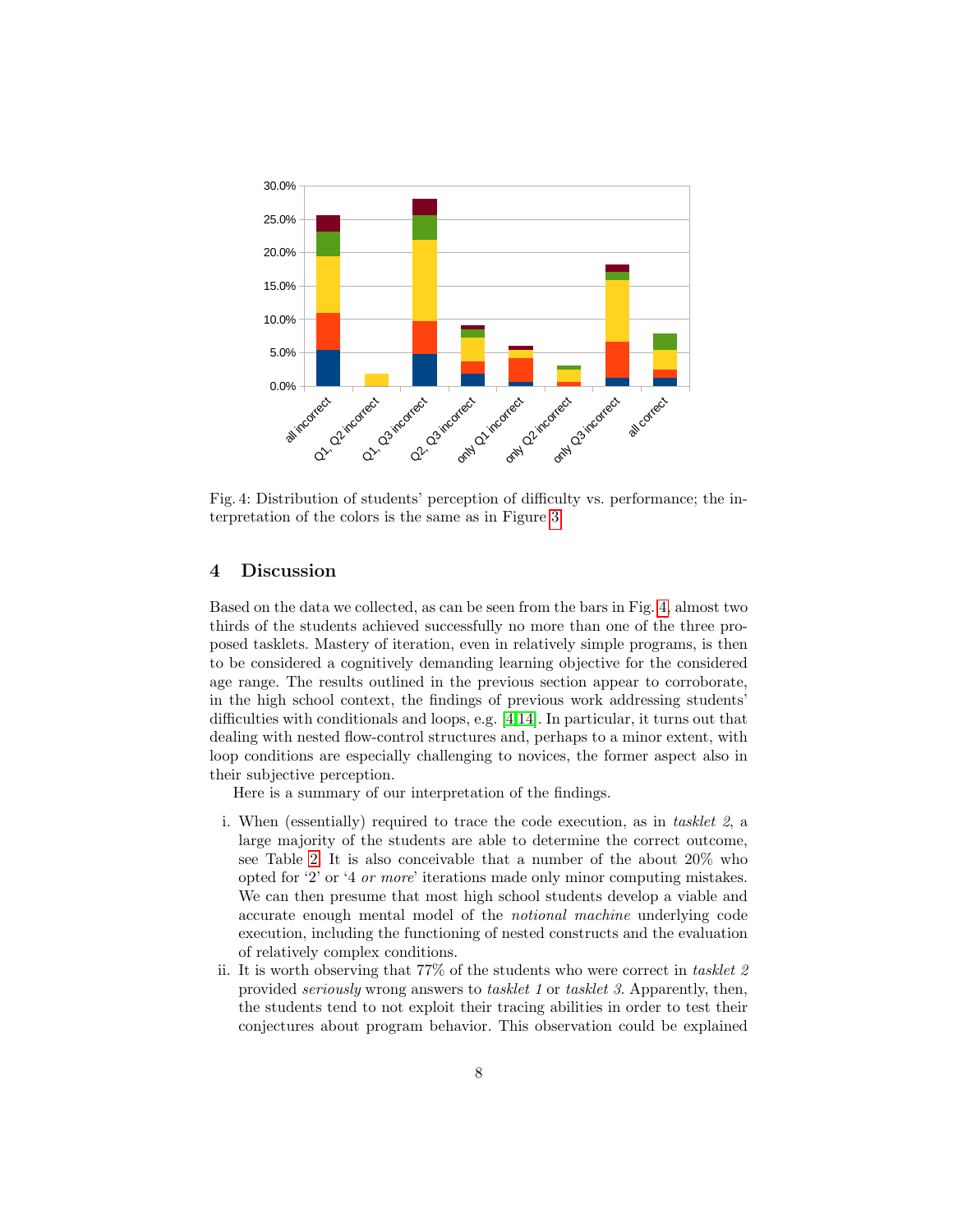<span id="page-8-0"></span>Table 5: Major sources of mistakes in students' perception.

| Sources of mistakes                                | Percentage |
|----------------------------------------------------|------------|
| <i>iteration</i> , loops                           | 10.4%      |
| functions, subroutines                             | $10.4\%$   |
| syntax, instructions                               | $7.3\%$    |
| mathematics and logic                              | 4.9%       |
| objects, classes, methods                          | 3.7%       |
| general causes such as poor understanding of text, |            |
| lack of time, insufficient practice, distraction   | 41.4\%     |
| elusive answers                                    | 11.6%      |
| no answer provided                                 | $10.4\%$   |

either by some general lazy attitude or, what is more relevant from a pedagogical perspective, by lack of method to approach programming tasks.

- iii. As shown in Table [1,](#page-4-0) more than 40% of the students chose seriously incorrect options in tasklet 1 (first and last option). A similar performance shows that, as a matter of fact, a large part of them are unable to master the relationships between loop condition and accurate specification in the application domain, even in a straightforward situation. This may possibly be ascribed to confusion about the role of the loop condition, meant as an 'exit' condition instead of a 'continue' condition, or to some more basic lack of problem-solving skills.
- iv. Overall, the students seem to underestimate their difficulties to deal with loop conditions — even simple conditions. On the one hand, they did not feel the need to check their solution to tasklet 1 by tracing the program execution for sample inputs (what could have been done very quickly). On the other hand, only a low percentage of those who made serious errors in tasklet 1 and/or tasklet 2 perceive their weakness in this respect as a major difficulty (see the chart in Figure [4\)](#page-7-1).
- v. By comparing students' performance in tasklets 2 and 3, it appears that their difficulties with nested constructs are not so much about the mechanics of code execution as about the ability of grasping code behavior at a more abstract level. So, the crucial point is how to develop students' abstraction skills, besides the understanding of the mechanical features of code (to illustrate which there are several widespread tools — see for example the paragraphs on program visualization in [\[19\]](#page-11-5)).

#### Implications for instructors

L,

A few provisional implications for the instructional practice can be drawn from the points raised above. In particular, we point out three potential insights, which are worth further, more accurate investigation. By referring to a competency framework for computing education [\[7\]](#page-10-4), the first two pertain to the skills area and the third one to the dispositions area: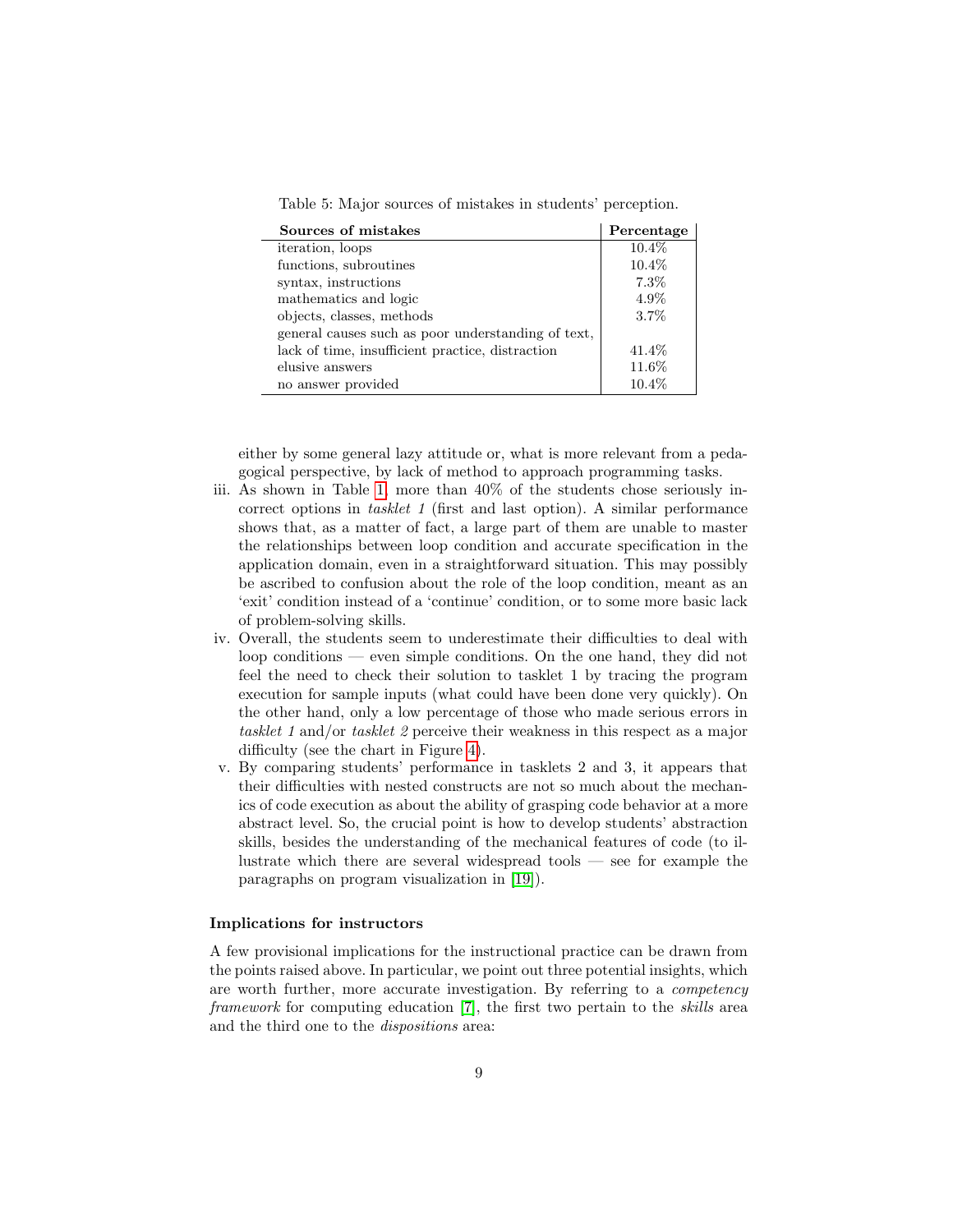- Firstly, more efforts are to be addressed to the development of a method to approach programming tasks, in particular to identify suitable test cases in order to confirm or refute working conjectures.
- Secondly, more careful attention should be paid to the role and treatment of loop conditions, especially in connection with a problem's statement.
- Finally, at the meta level, students' attitude to think critically about their learning should be enhanced, for example by asking them to make explicit their degree of self-confidence in the achievement of a task or of a part of it.

Learning to program is however a slow and gradual process, as argued by Dijkstra in [\[5\]](#page-10-5), and therefore the teacher must grant adequate learning time to be spent on several effective examples.

#### Future work and perspectives

To begin with, in order to validate (or refute) our provisional interpretation of the findings discussed above, our next step will be to design a more comprehensive survey, to be administered to a larger sample of students, from as wide an area of the country as possible.

We are also trying to envisage appropriate methodological approaches to the teaching and learning of iteration. In this respect, we think that it would be helpful to collect a rich and varied set of examples, not limited to the stereotypical code patterns mentioned in the teachers' interviews [\[26\]](#page-11-0). In particular, such examples should address "interesting" problems involving more complex loop conditions or (nested) combinations of flow-control structures.

As to the development of students' abstraction skills to interpret program behavior, a possible line of research could be based on de Raadt's and colleagues approach to explicitly teaching (and assessing) programming strategies [\[23\]](#page-11-6), which are relevant to a comprehensive understanding of nested constructs. Another potential source of inspiration in this respect may be the instructional work that elaborates on the concept of loop invariant [\[28,](#page-11-7)[1](#page-10-6)[,9,](#page-10-7)[8\]](#page-10-8), suitably adapted to fit less formal learning styles [\[2\]](#page-10-9).

As a further middle/long term objective, from a more general pedagogical standpoint, it may be interesting to explore the implications of the productive failure perspective [\[15,](#page-11-8)[17\]](#page-11-9) in a computing education context, especially in connection with the learner's self-confidence on the solution provided [\[21\]](#page-11-10).

# 5 Conclusions

As part of a project aimed at identifying methodological tools to enhance a comprehensive understanding of iteration, in this paper we have analyzed the answers of a sample of 164 high school students to three small programming tasks and two questions on their perception of difficulty. The results appear to confirm that dealing with iteration, even in simple programs, is cognitively demanding to students of the considered age range.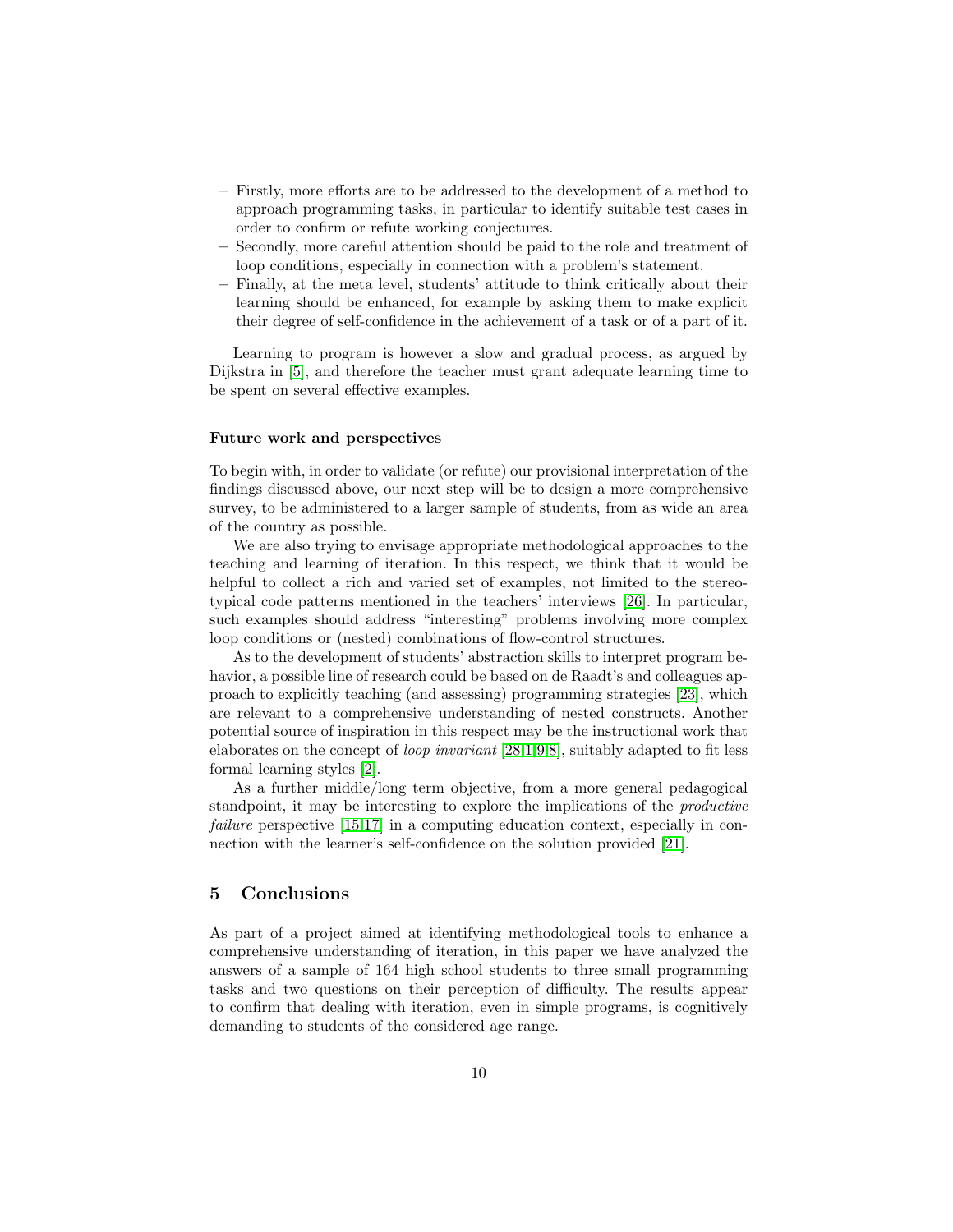Apparently, the problems faced by most of the students should not be ascribed to a flawed model of the notional machine. Rather, lack of carefulness and accuracy, i.e. of a method, while dealing with the program constructs may be at the root of several mistakes. In particular, interpreting loop conditions and abstracting on nested flow-control structures turned out to be major challenges to novices. To extend the scope of this exploratory analysis, we are now planning to design a survey to collect more data on students' performance in small programming tasks, as a basis to develop methodological tools to enhance students' mastery of iteration and to support their learning.

# References

- <span id="page-10-6"></span>1. Arnow, D.: Teaching programming to liberal arts students: Using loop invariants. In: Proceedings of the 25th SIGCSE Symposium on Computer Science Education. pp. 141–144. SIGCSE '94, ACM, New York, NY, USA (1994)
- <span id="page-10-9"></span>2. Astrachan, O.: Pictures as invariants. In: Proceedings of the 22nd SIGCSE Technical Symposium on Computer Science Education. pp. 112–118. SIGCSE '91, ACM, New York, NY, USA (1991)
- <span id="page-10-2"></span>3. Bergin, S., Reilly, R., Traynor, D.: Examining the role of self-regulated learning on introductory programming performance. In: Proceedings of the 1st International Workshop on Computing Education Research. pp. 81–86. ICER '05, ACM, New York, NY, USA (2005)
- <span id="page-10-0"></span>4. Cherenkova, Y., Zingaro, D., Petersen, A.: Identifying challenging cs1 concepts in a large problem dataset. In: Proc. of the 45th ACM Tech. Symp. on Computer Science Education. pp. 695–700. SIGCSE '14, ACM, New York, NY, USA (2014)
- <span id="page-10-5"></span>5. Dijkstra, E.W.: On the cruelty of really teaching computing science. Communications Of The Acm 32(12), 1398–1404 (1989)
- 6. Du Boulay, B.: Some difficulties of learning to program. Journal of Educational Computing Research 2, 57–73 (01 1986)
- <span id="page-10-4"></span>7. Frezza, S., Daniels, M., Pears, A., Cajander, r., Kann, V., Kapoor, A., McDermott, R., Peters, A.K., Sabin, M., Wallace, C.: Modelling competencies for computing education beyond 2020: A research based approach to defining competencies in the computing disciplines. In: Proceedings Companion of the 23rd Annual ACM Conference on Innovation and Technology in Computer Science Education. pp. 148–174. ITiCSE 2018 Companion, ACM, New York, NY, USA (2018)
- <span id="page-10-8"></span>8. Furia, C.A., Meyer, B., Velder, S.: Loop invariants: Analysis, classification, and examples. ACM Computing Surveys (CSUR) 46(3), 1–51 (2014)
- <span id="page-10-7"></span>9. Ginat, D.: Seeking or skipping regularities? novice tendencies and the role of invariants. Informatics in Education 2, 211–222 (2003)
- 10. Gomes, A., Mendes, A.: Learning to program difficulties and solutions. In: International Conference on Engineering Education – ICEE. pp. 283–287 (01 2007)
- <span id="page-10-3"></span>11. Izu, C., Mirolo, C.: Comparing small programs for equivalence: A code comprehension task for novice programmers. In: Proc. of the 2020 ACM Conference on Innovation and Technology in Computer Science Education. pp. 466–472. ITiCSE '20, ACM, New York, NY, USA (2020)
- <span id="page-10-1"></span>12. Izu, C., Schulte, C., Aggarwal, A., Cutts, Q., Duran, R., Gutica, M., Heinemann, B., Kraemer, E., Lonati, V., Mirolo, C., et al.: Fostering program comprehension in novice programmers - learning activities and learning trajectories. In: Proc. of